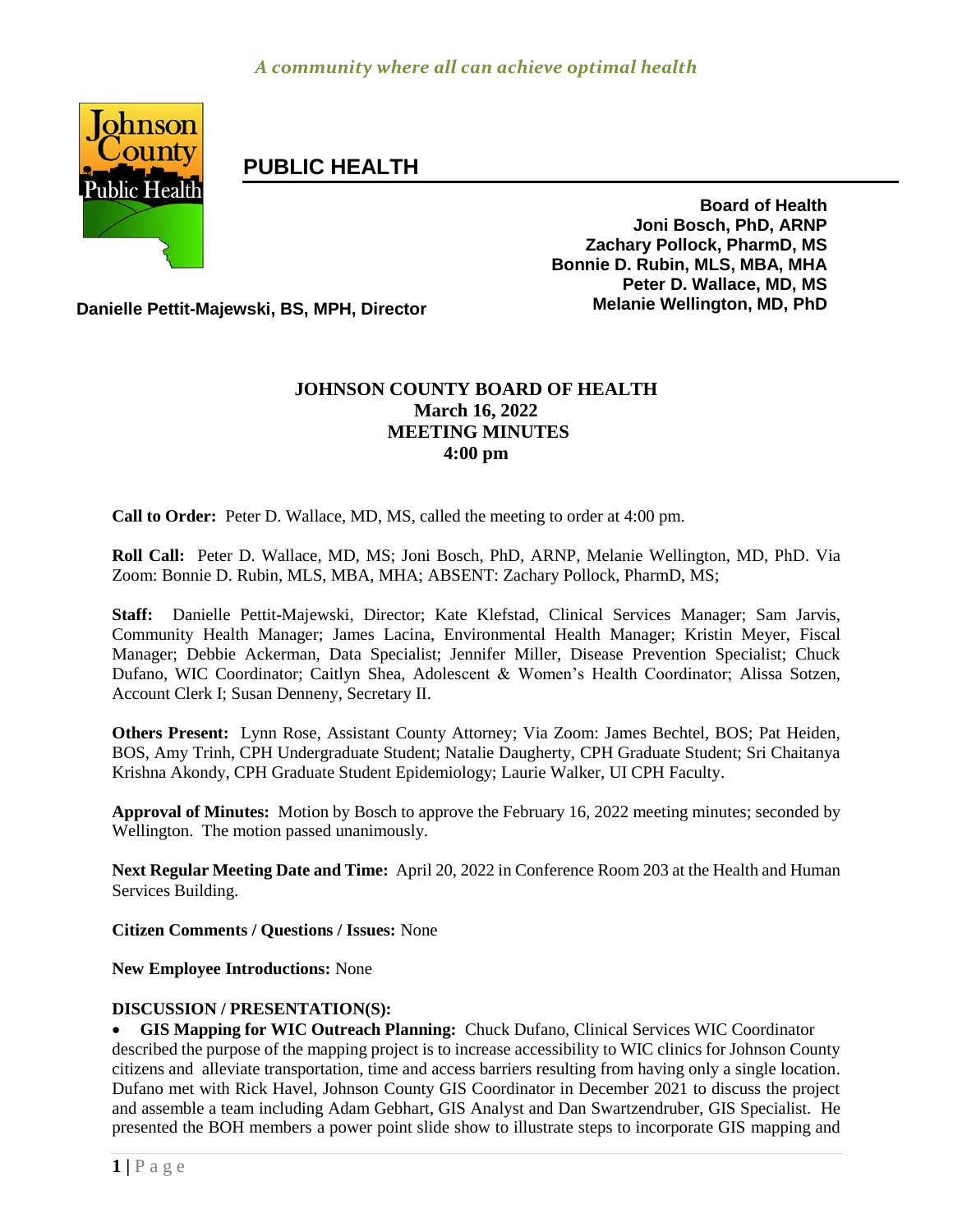Johnson County Board of Health Meeting Minutes March 16, 2022

analysis using data from current WIC participants, newly eligible Medicaid clients and community partners. Dufano identified additional data sources such as census data to show clustered concentrations of current and potential WIC families to determine new possible WIC clinic sites. He shared results with community partners in North Liberty and Coralville to identify potential clinic sites in those areas. The timeline to establish new services in Coralville is June and July 2022, North Liberty by the end of 2022 and the west side of Iowa City in early 2023. Dufano responded to questions and comments from BOH members.

 **Health Path Clinic (HPC) Update:** Caitlin Shea, Clinical Services Adolescent & Women's Health Services Coordinator presented a power point slideshow on programs associated with the Health Path Clinic. She focused on Title X which includes Integrated Testing Services (ITS), Community-Based Testing Services (CBSS) and LGBTQ Peer Coordinator partnerships. These services provide well person visits, annual exams, birth control, STD testing and treatment, urinary and vaginal infections, pregnancy testing, counseling and referral, Gardasil vaccinations and reproductive health education and more. Shea highlighted clinic activities, data collection, new protocols, outreach events and detailed services offered in Health Path Clinics through the Title X program.

{Wallace called for a recess at 4:29}

{Wallace called the meeting back in session at 4:34}

Shea continued describing Title X services and future plans as well as upcoming grant requirements including the establishment of an Informational and Educational (I&E) Committee and a Community Advisory Board representing populations served by HPC. She described required outreach activities, collaboration with community partners and the LGBTQ Peer Coordinator Role. Shea responded to BOH member comments and questions regarding Gardasil vaccinations and Plan B accessibility.

 **Tuberculosis (TB) Update:** Jennifer Miller, Community Health Disease Prevention Specialist updated BOH members on Global and Local TB statistics. Miller added there was a decline in reporting likely due to the COVID-19 pandemic. She described the two types of TB; Latent TB Infection (LTBI) and Pulmonary TB and the treatment required for the different case types. Only Pulmonary TB is reportable. Miller also listed activities to monitor state and local TB control programs including surveillance data, control policies, consultation, case management, medications and services for refugees and immigrants. Active TB treatment involves Directly Observed Therapy (DOT) of medications administered for the duration of treatment. Video DOT is used when appropriate. Active TB cases are obligated to follow treatment plans or face mandatory quarantine. Miller added those measures are rarely necessary. She described medication side effects, treatment protocols and cost of treatment plans. Miller provided contact tracing statistics comparing Johnson County with National data over the last ten years and added contact tracing is also a prevention strategy.

 **Clinical Services Update:** Kate Klefstad, Clinical Services Manager highlighted Integrated Testing Services (ITS) including HIV and Hepatitis C testing, Maternal Health from October 2021 through February 2022 and WIC from October 2020 through January 2022 client visits, caseloads and show rates. Klefstad provided caseload analysis including previous issues identified and actions taken vs actions in progress.

 **COVID-19 Update:** Sam Jarvis, Community Health Manager identified major trends across the state. Currently, Johnson County is at "low status" according to CDC metrics, seeing less than 100 cases reported in the last seven days. In terms of vaccinations, Johnson County is approximately 69.4% vaccinated, which is the highest vaccination rate in the state and added we are also doing well with a 40% booster rate. Plans are to continue promoting vaccinations through the spring and summer. Jarvis responded to questions about the possibility of a fourth shot as speculation at this point except for those who are immunocompromised.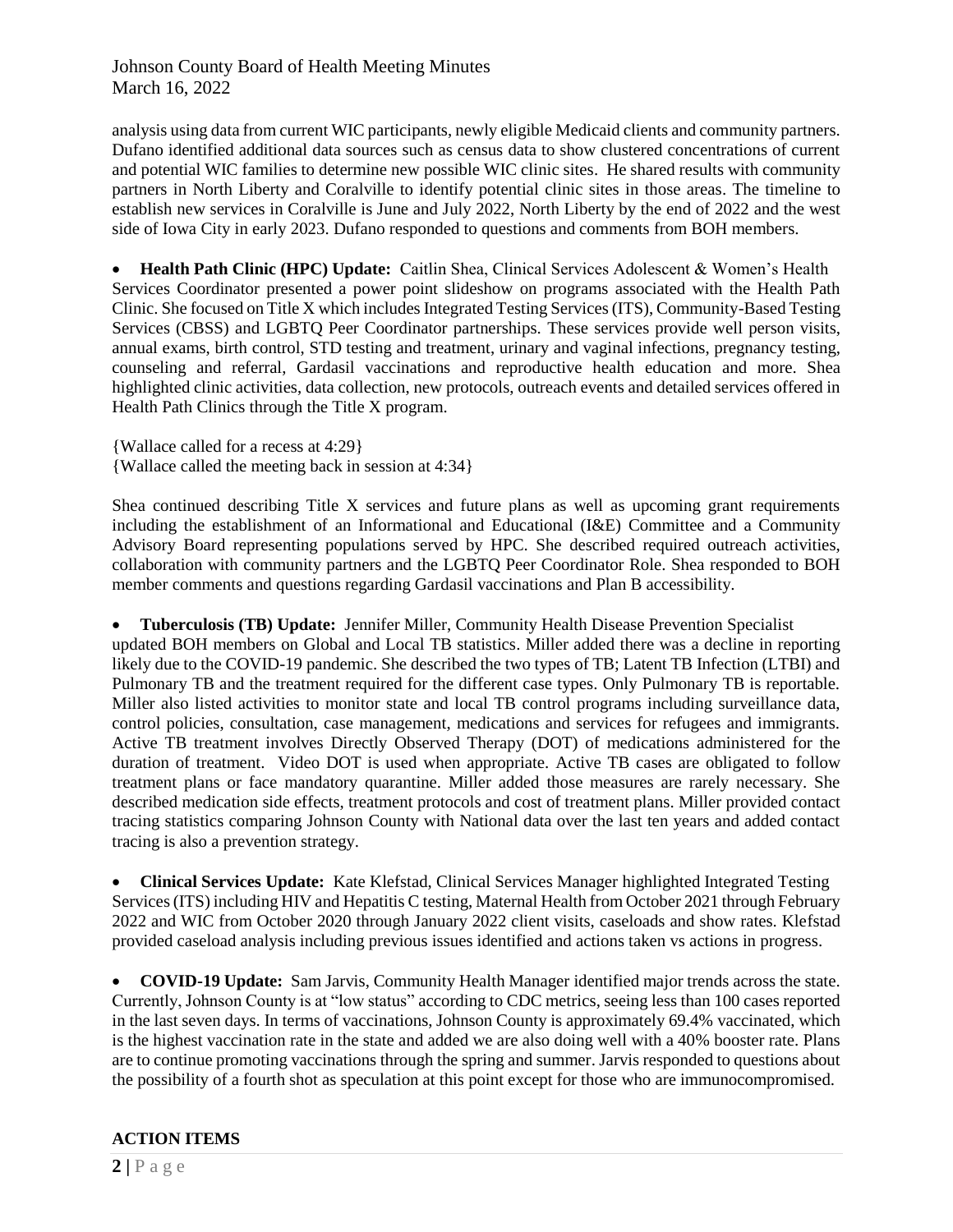## **Expenditures Over \$3,000:** None

**Applications, Contracts and Agreements:**

 **22-06 Early Childhood Iowa (ECI) Dental Voucher Grant:** Klefstad asked for approval to submit a proposal for the Johnson County Empowerment ECI Request For Proposal (RFP) Dental Voucher Program for FY2023 due on April 1, 2022. This funding would support the Dental Voucher Program to provide preventive, restorative, and acute oral care by local dentists for uninsured and underinsured children and pregnant women as well as transportation assistance, translation services, promotion and administrative time. Klefstad stressed the need for administrative support and described challenges with the voucher program regarding treatment of pregnant individuals. She clarified this program is directed more toward providing services for pregnant individuals rather than children. Children's oral health is covered mainly through Maternal Child Adolescent Health (MCAH) programs and school-based clinics.

**Motion** by Bosch to approve application to the ECI Request for Proposal (RFP) Dental Voucher Grant seconded by Wellington. The motion passed unanimously.

 **22-07 Early Childhood Iowa (ECI) Child Care Nurse Consultant (CCNC) Grant:** Klefstad asked the BOH for approval to submit an application for Johnson County Empowerment/ECI RFA for FY2023 also due on April 1, 2022. The proposal would address programs supporting the CCNC health, education and development of Johnson County children through age five and their families. The CCNC is a requirement of the MCAH grant, although she pointed out this is a primarily unfunded mandate. Klefstad provided BOH members with a short history of the CCNC position funding and hopes to use the ECI grant funds to support the position in full. She pointed out that most CCNC positions across the state are funded by ECI grants.

**Motion** by Bosch to accept the grant proposal for Empowerment/ECI RFP; seconded by Wellington. The motion passed unanimously.

 **22-08 Local Public Health Services Grant:** Pettit-Majewski outlined changes to be approved for the Local Public Health Services Grant allocation. She explained many counties in Iowa use the LPHS grant funds for direct services. Typically JCPH subcontracts approximately 40% of LPHS funds to the Visiting Nurse Association (VNA) to provide direct services. The state is now focusing on using a tiered approach to move away from direct services and toward population health activities. JCPH will be reducing the FY23 allocation to the VNA sub-contract by forty thousand dollars to apply more resources to population health, adding additional funds from NACCHO COVID Confidence grant and IDPH Emergency Preparedness funds to support a Public Health Outreach and Engagement Coordinator to meet deliverables for all three grants. Pettit-Majewski added the VNA has not been able to spend their total allocation for FY20, FY21 and are anticipated to underspend FY22 funding as well. She suggested further conversation concerning subcontracting direct services with VNA and supporting an outreach planner position with LPHS allocations be included in the fall budget planning. Pettit-Majewski responded to comments and questions from BOH members.

**Motion** by Bosch to approve reduction in allocation of LPHS grant funds to VNA; seconded by Rubin. The motion passed unanimously.

## **OTHER**

 **22-09 Child Care Nurse Consultant (CCNC) Job Description:** Ackerman asked for BOH approval for the Public Health Nurse-CCNC job description. Previously, the CCNC was performed by a Public Health RN. This description is based on rural guidance from IDPH and Healthy Child Iowa and Ackerman hopes the new description specific to CCNC duties will make recruiting applicants easier.

**Motion** by Wellington to approve the CCNC Job Description; seconded by Bosch. The motion passed unanimously.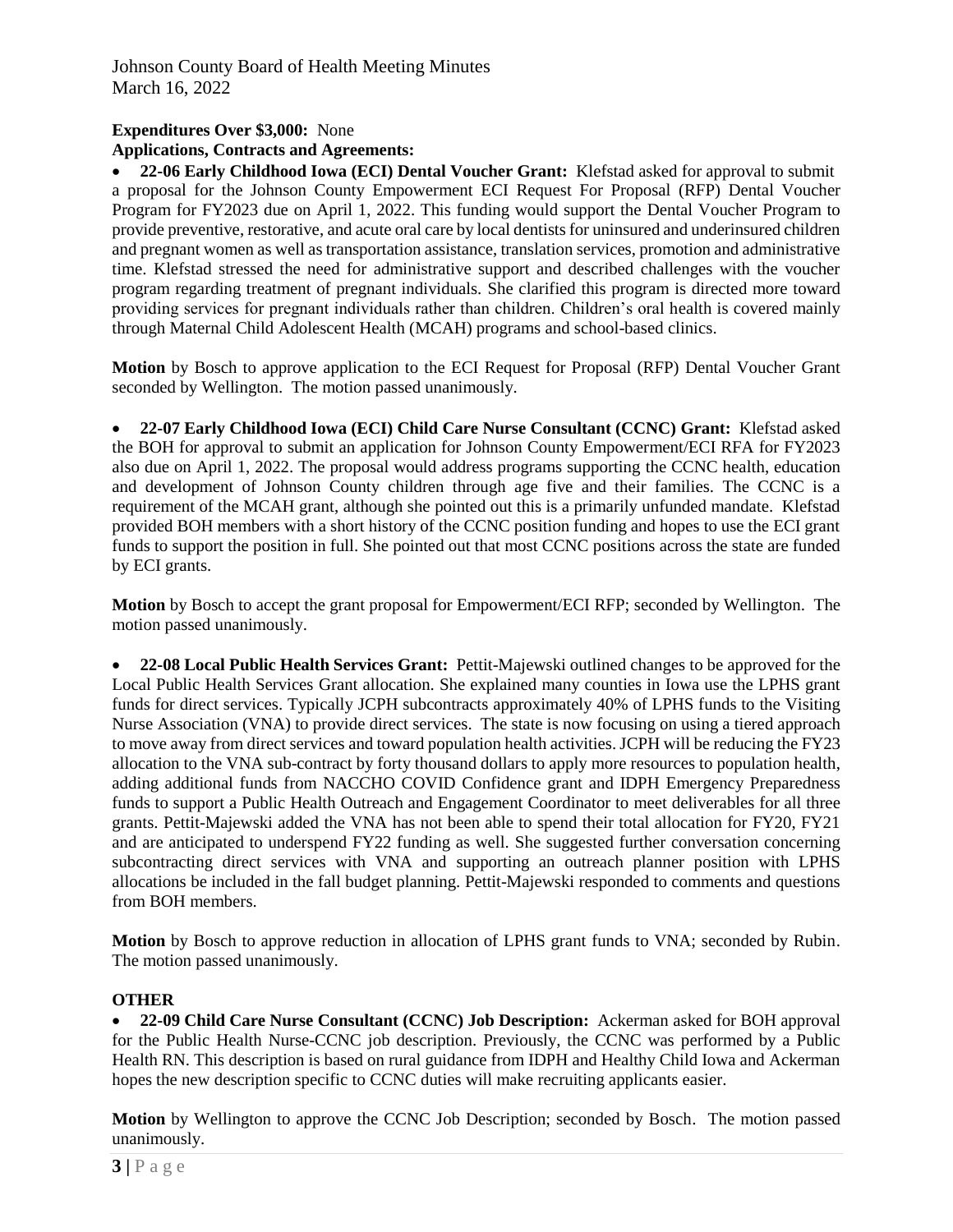**22-10 Public Health Billing Specialist Job Description:** Meyer first clarified the job title on the Agenda was incorrect. The BOH packet included the correct title, Public Health Billing Specialist. This position will combine billing duties currently performed by a Clerk III position. She believes this Billing Specialist will increase competitiveness for the Collaborative Services Area (CSA) request for proposals, which if awarded would include expanded billing for five counties. Meyer is hoping the two new ARPA funded Community Health RN positions will also generate more billable hours. She expects the revised job description will result in applicants with specialized billing background. Discussion followed regarding applicant requirements and training plans.

**Motion** by Rubin to approve the Public Health Billing Specialist Job Description, with noted title amendment; seconded by Bosch. The motion passed unanimously.

#### **22-11 Performance Improvement and Accreditation Coordinator Job Description:**

Pettit-Majewski explained this new job was proposed in response to addressing the wide range of duties performed by the former Public Health Systems Analyst position. This position will be cost neutral to the JCPH existing budget by using funding from the vacant Epidemiologist position. The new position will focus on performance management, quality improvement, re-accreditation and work force development. Wellington suggested acknowledgement for staff who have been filling the role vacated by the Epidemiologist position and noted the value of the strong connection between public health and the University of Iowa throughout the pandemic.

**Motion** by Wellington to approve the Performance Improvement and Accreditation Coordinator job description; seconded by Bosch. The motion passed unanimously.

#### **22-12 Review of Johnson County Board of Health Position Statement on Immunizations:**

Periodic review of BOH policy statements happens every three years. BOH members review the statements for changes or edits. The policy or position statements are shared with Iowa counties and also posted on the JCPH website. Wallace noted this position statement is philosophical in nature with recommendations for providers. Wallace proposed minor edits and asked BOH members for their input. Rubin suggested Pettit-Majewski remind new Public Health Directors about the position statements and how to access them. Wellington proposed adding language for consideration of declination of vaccine documentation. Rose will research if there are any legal issues with that proposal. Jarvis will amend the position statement to include suggested changes.

**Motion** by Bosch to approve the JCPH Position Statement on Immunizations with amendments; seconded by Wellington. The motion passed unanimously.

#### **Reports / Inquiries:**

**County Attorney:** None

#### **Members, Board of Health:** None

**Director:** Pettit-Majewski highlighted the Health Path Clinic staff Caitlin Shea, Kathryn Edel and Cristina Perez at Grinnell College. The food program staff is working to make inspections reports more accessible for the public to review recent inspections on the website. Pettit-Majewski and Deborah Thompson, have been selected to present at the Iowa Conference for Public Health on being a public health voter and offering ways to question candidates from all levels of government on viewpoints and issues impacting public health. Jarvis reviewed PMQI forms and comparisons to the contact tracer satisfaction survey project. Results were also added to the Section One Annual Report for PHAB re-accreditation; the Section Two Annual Report is due March 30.